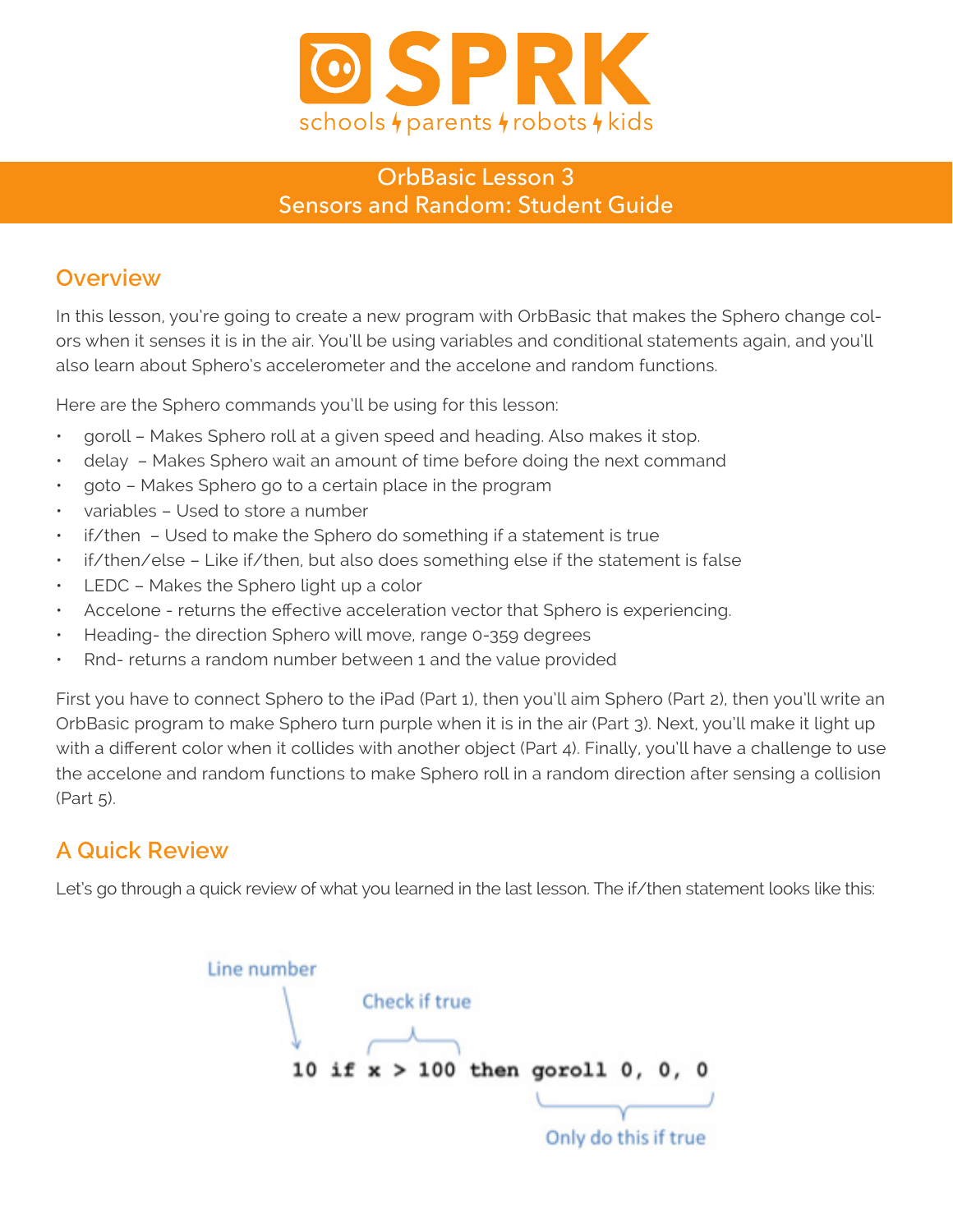## **A Quick Review (continued)**

This line is saying that if the variable x is greater than 100, then Sphero should stop. (A goroll command with all zeros will stop the Sphero.) The part after if usually involves a variable. The part after then can be anything you want Sphero to do.

Also as a review from OrbBasic lesson 2, these are the colors that you can use with LEDC:

For example, a command to light the Sphero orange would be:

50 LEDC 4

## **Part 1: Connect the Sphero**

First thing you need to do is to connect the iPad to Sphero. Here's how:

- 1. Pick up Sphero from its charging station and tap it twice on the logo to wake it up. You may have to tap it hard. It will start flashing colors when it is awakened out of its "sleep" state.
- 2. On your device, make sure Bluetooth is enabled. From the home page, click on Settings at the bottom. Then choose Bluetooth.
- 3. You will be shown a list of Spheros. Connect to the appropriate Sphero by tapping it. You can tell which Sphero is which by the names, which relate to the colors the ball is flashing. For example, if it flashes purple, then yellow, then green, then that is ball PYG. Select the one you want. Once successfully connected, it will say "Connected".



# **Part 2: Aiming Sphero**

Sphero has a direction built into it that it thinks of as "straight ahead". This is called the orientation. The first thing we want to do is to aim the Sphero so that the orientation is on the path we want it to go. Each Sphero has a blue light inside of it called the "taillight", which is always on the exact opposite side of the straight ahead direction. You are going to set the taillight so that it's pointing right at you when you look down the path you want Sphero to go. Then, when it goes straight ahead, it will be on that path.



| Number | Color    |
|--------|----------|
| 0      | No light |
| 1      | Red      |
| 2      | Green    |
| 3      | Blue     |
| 4      | Orange   |
| 5      | Purple   |
| 6      | White    |
| 7      | Yellow   |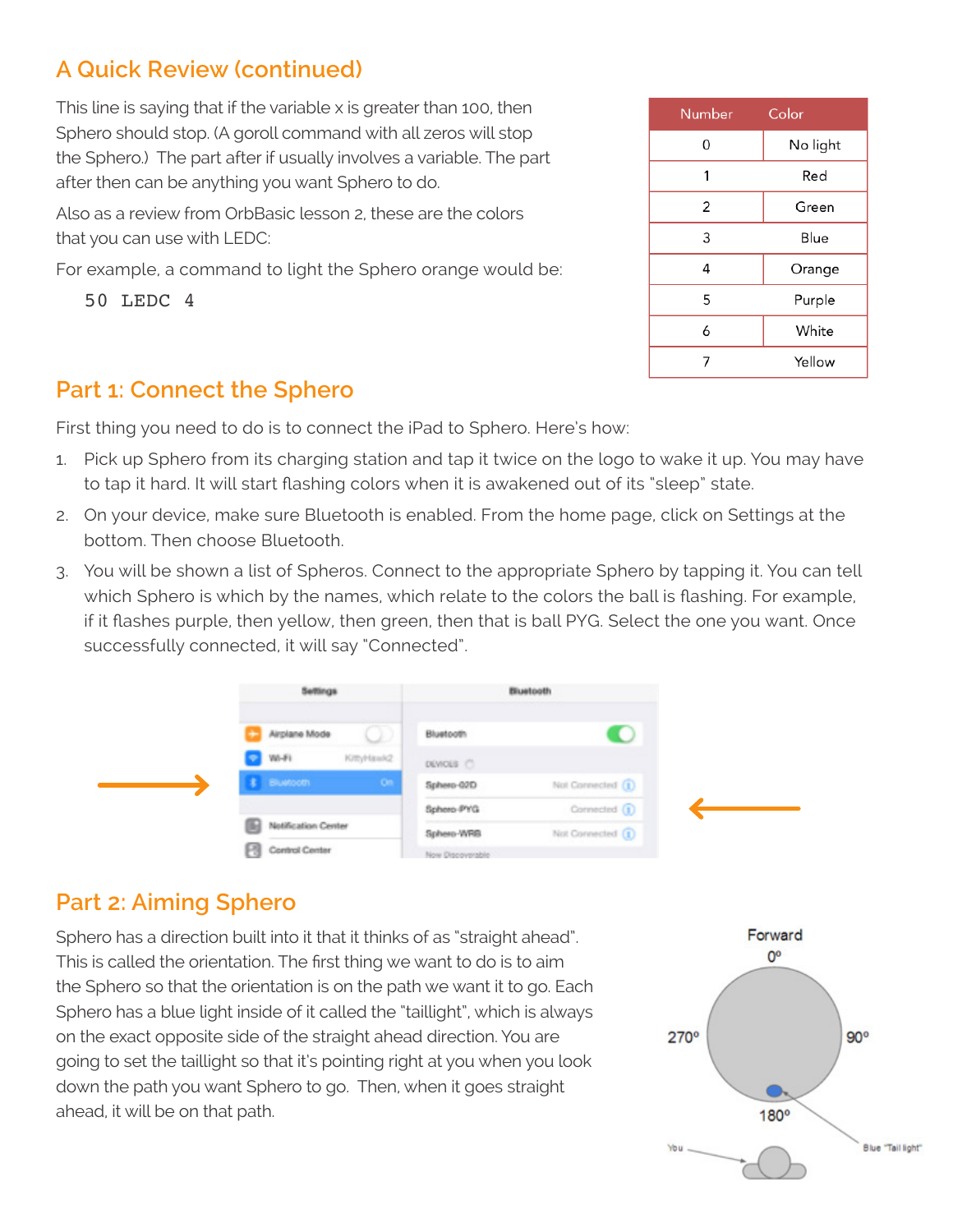## **Part 2: Aiming Sphero (continued)**

Follow these steps to aim the Sphero:

- 1. Go to the home screen and open OrbBasic.
- 2. Have one of you hold the Sphero and stand at the beginning of the path you will use for your experiments.
- 3. Now, you will aim the Sphero in that direction. Have a second member of the group use the iPad. In OrbBasic, you will see a circle with two arrows at the bottom center of the screen. Tap on it and hold it.



4. A white circle will appear. Move your finger slightly to rotate the insides of the Sphero. You will see a blue light inside the ball. Move it around until the blue light is directly facing the person holding the Sphero. This is the "taillight", and shows the direction opposite where the Sphero will move when moving straight ahead.



# **Part 3: Making Sphero turn purple in the air**

Sphero has an accelerometer inside, an accelerometer is used to measure the acceleration, or change in velocity of Sphero.

Orb Basic has a command called accelone which is a cumulative reading of the accelerations acting on Sphero at a given time in all directions (X, Y, Z). If Sphero is only being acted on by gravity (i.e. when it is in the air) the reading will be zero. Due to the fact that few things are perfect, you will need to build in a soft buffer to determine if Sphero is in fact in the air. You can set up the buffer so that If the value is less than 200 that corresponds with Sphero being in the air. You can build a very short 2 line program to change Sphero's color when it is in the air.

1. Tap the + button at the bottom to create a new program.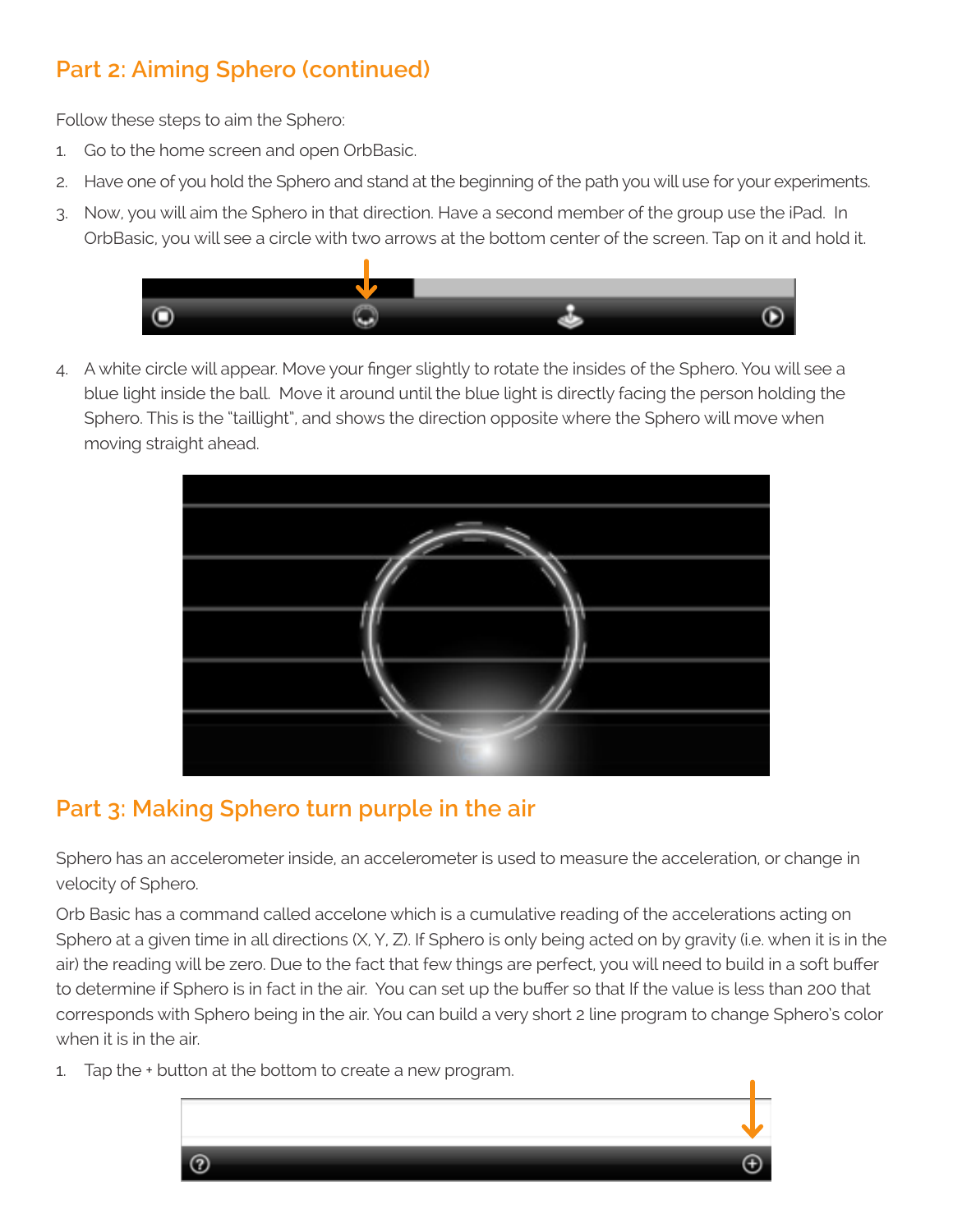2. In the space where it says Program Name, give your program a name, then click the '+ New Program' button under it.



3. Tap in the big white space. A keyboard will appear at the bottom of the screen.



4. In the first line of code for your new program you want to check whether the accelone value is sensing that Sphero is in the air or not. To do this a conditional statement is very useful. If the accelone value is less than 200 you will want Sphero to turn purple using LEDC 5 and if the accelone value is greater than 200 you will use an else statement to keep Sphero dark. To do this you can use the line below:

```
10 if accelone < 200 then LEDC 5 else LEDC 0
```
5. Next, the program needs to go back to the beginning and run through the conditional statements again

```
20 goto 10
```
The final code will look like:

10 if accelone < 200 then LEDC 5 else LEDC 0

```
20 goto 10
```
6. Tap the Done button and then the Play button and toss Sphero in the air to see what happens.

### **Part 4: Collision Detection**

For Part 4 you will create a macro very similar to the one you just built but it will be sensing collisions instead of whether or not Sphero is in the air. When the accelerometer value is greater than 5000 that indicates that Sphero has collided with something.

- 1. First you can make the default color green
	- 10 LEDC 2